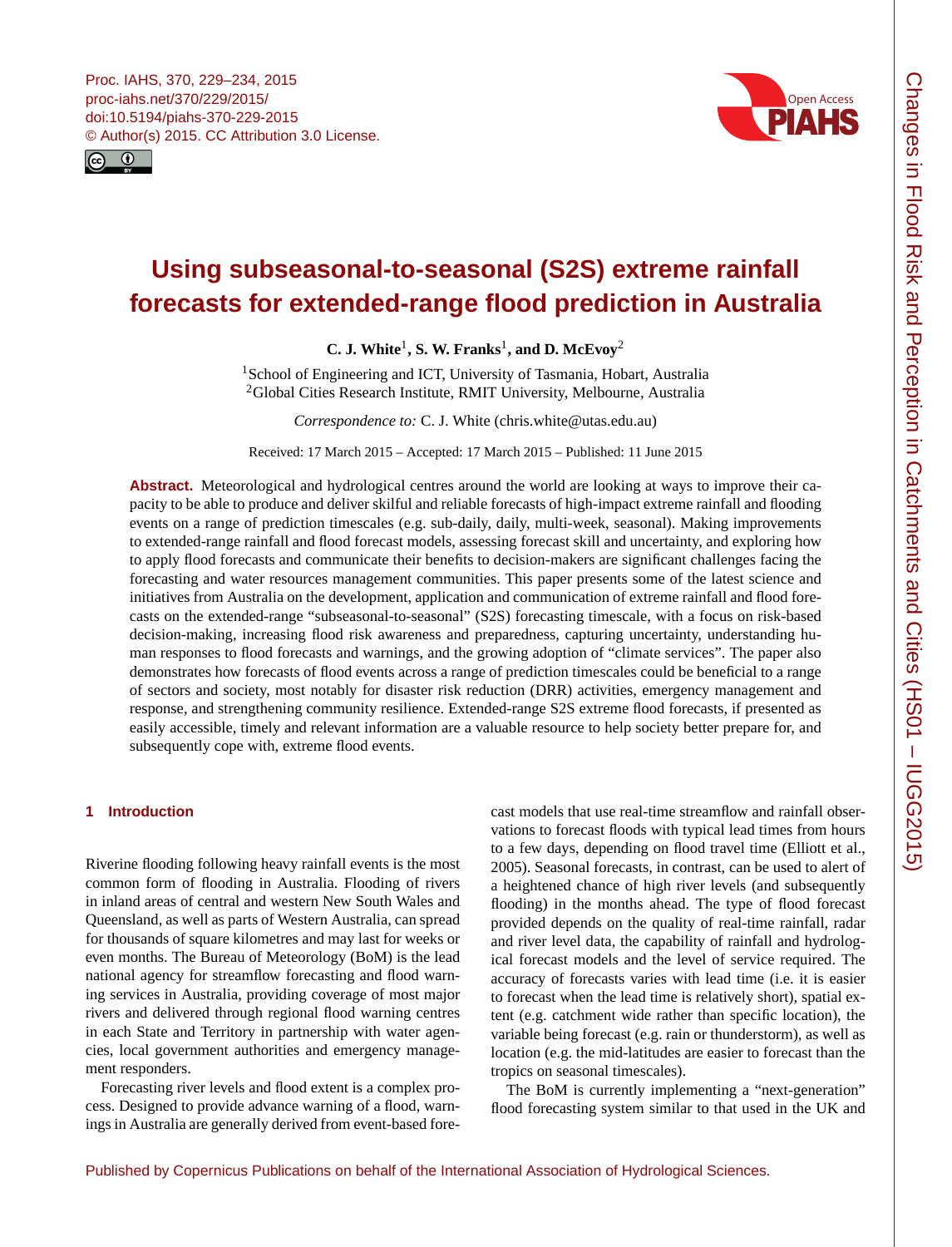the USA to provide improved streamflow forecasts and flood warnings up to 10 days ahead. This is an initial response to the "Munro Review" (Munro, 2011) carried out to assess the BoM's capacity to respond to extreme weather and natural disaster events. These forecasts are designed to complement BoM's current Numerical Weather Prediction (NWP) rainfall forecasts and the existing flood forecasting and warning service. At the other end of the prediction timescale, long-range probabilistic seasonal streamflow forecasts (i.e. 3-month outlooks of total flow volumes, taking into account how wet or dry the catchments are at the start of the season as well as the underlying state of the climate) are provided by the BoM as part of climate and weather outlook service (see: [http://www.bom.gov.au/water/ssf/\)](http://www.bom.gov.au/water/ssf/). The seasonal streamflow forecasts use a statistical Bayesian Joint Probability (BJP) modelling system (Wang et al., 2009; Wang and Robertson, 2011; Robertson and Wang, 2012) developed by CSIRO under the Water Information Research and Development Alliance (WIRADA) to forecast seasonal total volumes of streamflows. Seasonal streamflow forecasts are provided operationally at around 70 sites across Australia, containing statements advising where the percentage chance of low, near-median or high streamflows may be expected at selected locations and where forecast skill is deemed to be acceptable through forecast verification. Bennett et al. (2014) recently focused on forecasting *high* streamflows in southeast Australia for the next 1–3 months using the BJP modelling system, finding positive forecast skill in 1-month high streamflow forecasts. However, whilst longer-range streamflow forecasts are capable of providing additional information when there is not enough data to make specific flood predictions, they do not provide information about flood class, predicted timing or frequency, severity or extent of flood (e.g. an increased chance of flooding where total streamflow volume is forecast to be high) due to longer lead times.

In addition to the longer-range streamflow forecasts, probabilistic seasonal rainfall outlooks and selected large-scale climate indices are also issued by the BoM using the global seasonal dynamical ensemble forecast model Predictive Ocean Atmosphere Model for Australia (POAMA; see: [http://www.bom.gov.au/climate/ahead/\)](http://www.bom.gov.au/climate/ahead/). Output from seasonal dynamical forecast models such as POAMA can be utilised for operational monthly streamflow forecasts in Australia using a combination of output from seasonal forecast models, predictions from rainfall-runoff models and the BJP modelling system. Such an approach could therefore potentially extend the lead time of flood forecasts, but because seasonal rainfall forecasts are not that accurate for specific locations and timing flood forecasts based on seasonal rainfall forecasts will often be subject to significant uncertainty.

There is, therefore, a significant predictive gap in between the current short- to medium-range NWP weather forecasts and warnings (including the THORPEX Interactive Grand Global Ensemble (TIGGE) project for NWP forecasts; see: [http://tigge.ecmwf.int/\)](http://tigge.ecmwf.int/) and the statistical/dynamical seasonal streamflow and rainfall outlooks, which has largely yet to be explored for its potential for improving flood forecasts. This timescale is referred to the subseasonal-to-seasonal (S2S) or "intra-seasonal" forecasting timescale and is generally regarded as an extended-range 15- to 30-day (i.e. weeks 3 to 4) forecast lead time (Robertson et al., 2014). The S2S timescale, long seen as a "predictability desert", is still at a relatively early stage of development but is starting to gain interest across the flood forecast and other applications communities, with at least ten international weather centres now routinely issuing experimental or operational S2S forecasts (Vitart, 2014a). This provides a significant "window of opportunity" whereby dynamical S2S rainfall forecasts, such as those produced by POAMA, can start to be explored for streamflow and flood forecasting capabilities.

This paper presents the possibility of utilising S2S predictions for seamless "weather-to-climate" flood forecasting (Sect. 2) and provides information on the challenges on using and communicating flood forecasts on S2S timescales (Sect. 3). Finally, some concluding remarks are provided (Sect. 4).

# **2 Subseasonal-to-seasonal (S2S) ensemble predictions – a new opportunity for flood forecasting?**

There is growing interest across the scientific, operational and applications communities in developing forecasts that fill the gap between NWP weather forecasts and the long-range seasonal outlooks (Vitart, 2014a; Robertson et al., 2014). This includes improving the skill of high streamflow forecasts on extended-range forecast horizons, including S2S lead times. The prospect of a period of prolonged wet or increased extreme rainfall frequency (e.g. high 1- or multi-day rainfall totals), for example, would lead to a likely increased chance of flooding. Forecasting rainfall on S2S lead times can help warn about heightened flood risk. A WMO WWRP-WCRP project on S2S prediction is currently underway (Vitart et al., 2012; Vitart, 2014a) (see: [http://s2sprediction.net/\)](http://s2sprediction.net/), aimed at improving forecast skill and understanding of the S2S timescale and to promote its uptake by operational centres and applications communities. The growing interest in S2S prediction has been triggered by a combination of growing demand from the applications communities, progress in medium-range forecasting over the past decades, and improvements in identifying and simulating key sources of predictability on the S2S timescale (see Sect. 3.1). A key deliverable of this project, due in early 2015, will be a database of near real-time S2S forecasts and hindcasts produced by several operational meteorological institutions across the world, including BoM, ECMWF, NOAA and the UK Met Office (see: [https://software.ecmwf.int/wiki/display/S2S/Home\)](https://software.ecmwf.int/wiki/display/S2S/Home).

Although there are numerous efforts underway to operationalize aspects of S2S forecasts and to develop and demon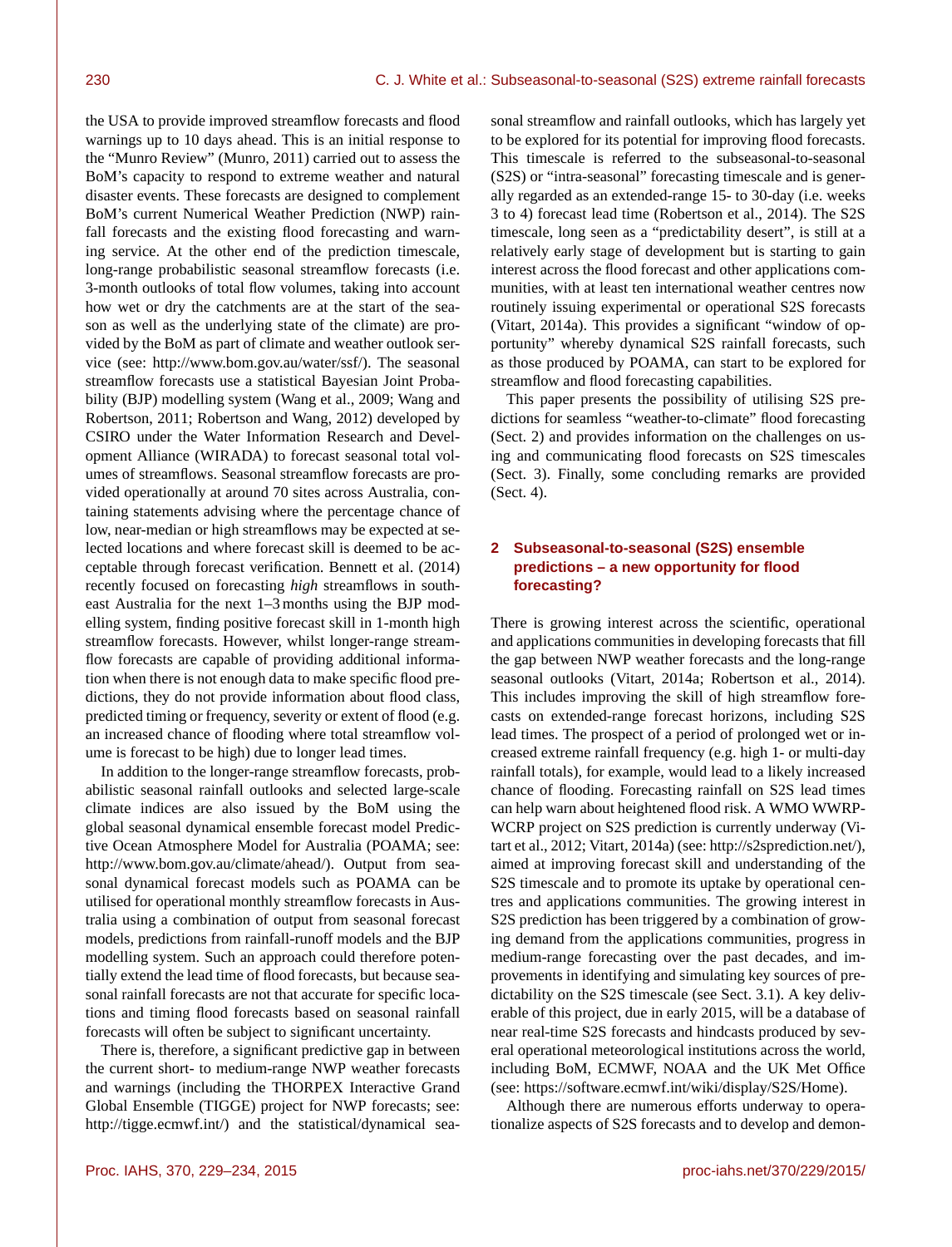strate the potential value of applications-relevant information (Robertson et al., 2014), the S2S timescale is a new frontier for predictability research. While at a relatively early stage of development, it represents an opportunity for a range of different applications, including disaster risk reduction (DRR) activities and extended-range flood prediction (White, 2014). However, important modelling design issues remain to be resolved; including initialization techniques, initial conditions, model resolution, ocean-atmosphere coupling etc. Coordination between forecast producers needs to be improved before the full potential of S2S prediction can be realised (Vitart, 2014a). The WWRP-WCRP S2S project dataset will therefore provide a highly valuable repository for the applications communities to be able to evaluate the potential benefit of multi-model prediction of rainfall (and other variables) on the S2S timescale and its usability for important societal applications such as flood forecasting.

## **3 Challenges using S2S predictions for flood forecasting**

#### 3.1 Identifying sources of forecast skill

Accurate flood forecasting relies on reliable, real-time data about catchment wetness, observed rainfall and river water levels as well as verified rainfall forecasts and large-scale oceanic and atmospheric climate indicators (or "indices") on a range of prediction timescales. The S2S timescale is a relatively new forecasting timescale, beyond that of event-based NWP operational flood forecasting capabilities, therefore not all of the required data will be available in real-time, nor may it be as reliable. Vitart (2014b), however, show that the skill to predict rainfall has improved significantly over the past 10 years with a gain of about a week of predictive skill in the extended-range due to improved modelled soil moisture, initialization and rainfall calibration techniques. The ECMWF model, for example, displays higher rainfall forecast skill in the tropical regions than in the extratropics for forecasts beyond 10 days (i.e. into S2S lead times). This presents a major opportunity for flood forecasts on longer lead times such as S2S.

As with seasonal forecasting, S2S prediction is primarily based on large-scale climate indicators, where forecast skill is generally enhanced when identified large-scale indices are in positive or negative phases (e.g. Hudson et al., 2011; White et al., 2013). Understanding the relationship (or "teleconnection") between the index and runoff is therefore crucial. The large-scale El Niño–Southern Oscillation (ENSO) index is regarded as the primary driver of predictable interannual variability of rainfall across Australia (e.g. Risbey et al., 2009), with dynamical models such as POAMA used to predict the development of the La Niña (negative ENSO) events that are often associated with heavy rains across parts of Australia. Several studies have identified teleconnections between ENSO and runoff (e.g. Kiem et al., 2003; Verdon et al., 2004; Schepen et al., 2012a) and rainfall (Hudson et al., 2011; Marshall et al., 2013). The influence of the Indian Ocean Dipole (IOD) has also been linked to rainfall in some regions of Australia (Verdon and Franks, 2005; Schepen et al., 2012a). Other climate indices have also been linked to seasonal rainfall (e.g. Langford et al., 2011; Lim et al., 2011), including the Southern Annular Mode (SAM) and the Madden-Julian Oscillation (MJO). Hudson et al. (2011) found that the forecast skill of rainfall on intraseasonal timescales was found to be increased during strong phases of the ENSO and the IOD, indicating that these slow variations of boundary forcing should be considered a source of intraseasonal climate predictability. Some of these have been used to develop skilful probabilistic forecasts of total seasonal streamflows (Wang et al., 2009; Piechota et al., 1998; Sharma, 2000) but there has, to date, been limited research on teleconnections to runoff on the extended-range timescales or to extreme rainfall on either the seasonal or S2S lead times in Australia. Bennett et al. (2014), however, show that including lagged climate indices as predictors adds little skill to 1-month high streamflow forecasts based on the BJP modelling system, but that catchment wetness is by far the most important source of predictability where catchments have longer (i.e. month-to-month) flood memory. How this translates to the S2S timescale is, as yet, unknown and is an identified subject for further research. There is also a need for improved and unified forecast quality assessment methodology (i.e. forecast verification) (Vitart, 2014a). Verification is a critical component of making forecasts useful to applications, with seamless verification important for both the S2S timescale and for extremes. White et al. (2013) show the Symmetric Extremal Dependence Index (SEDI) skill score to be an appropriate verification methodology for extremes forecasts on the S2S timescale for example.

## 3.2 Merging S2S rainfall forecasts and hydrological forecasts

The modelling approach offered by dynamical models such as POAMA combined with the enhanced understanding of the teleconnections between large-scale oceanic and atmospheric indices and rainfall-runoff presents increased sources of predictability for streamflow forecasting on the S2S timescale by applying rainfall predictions from global dynamical models to hydrological models in order to produce streamflow and flood predictions. However, S2S rainfall forecasts are not highly accurate and are generally expressed only in probabilistic terms (an example of an experimental rainfall forecast using POAMA on the S2S timescale is shown in Fig. 1). How to integrate extended-range probabilistic rainfall forecasts with existing hydrological modelling frameworks i.e. addressing issues such as model selection and calibration, observed catchment wetness, lagged and real-time forecasts, uncertainties around extremes, bias correction, requirements for high-resolution rainfall forecasts,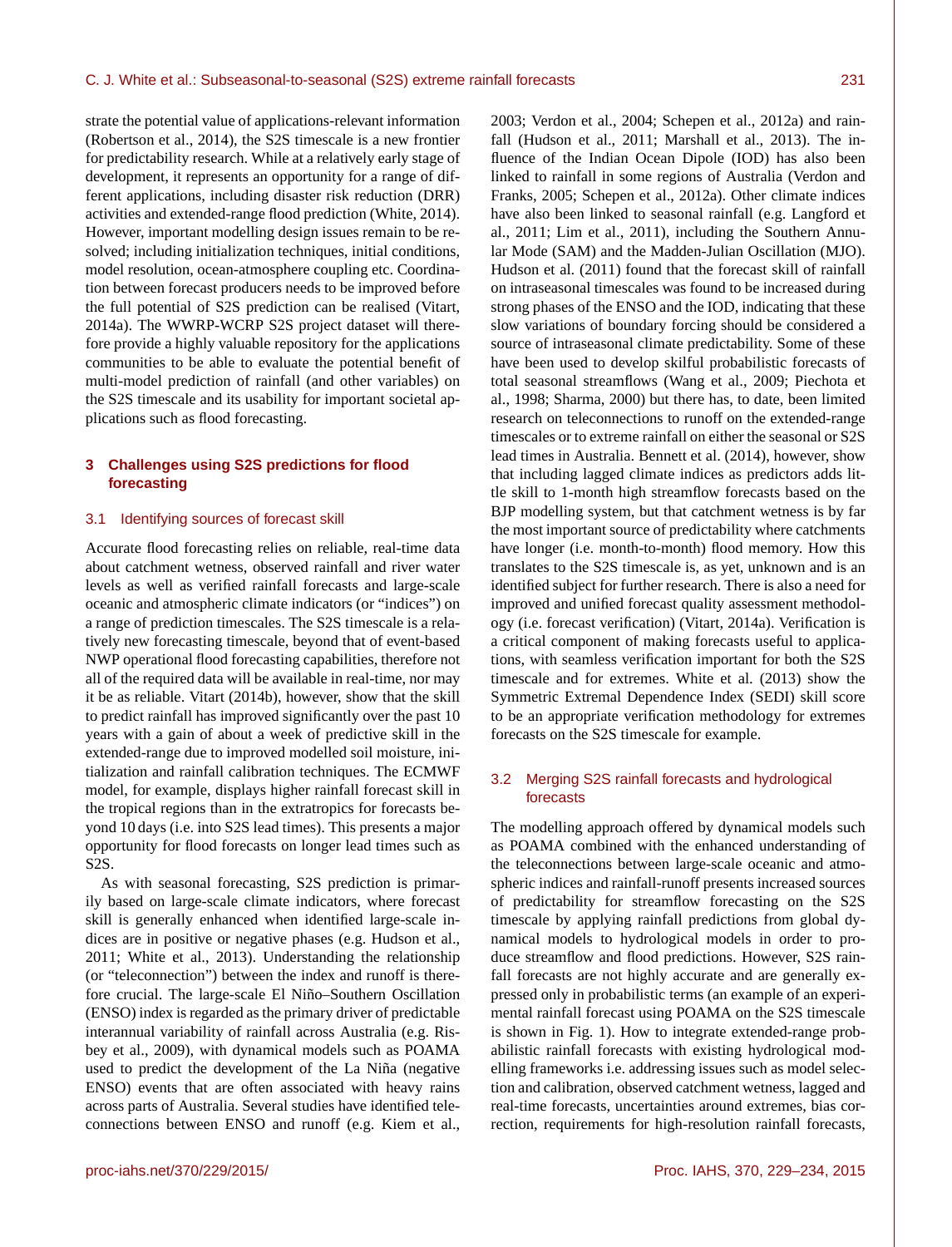

Region: Australia

Probability Above Median for Precipitation / Rainfall

ed: 2014-12-26 15:22:38 -

**Figure 1.** Example of an experimental POAMA subseasonal rainfall forecast for weeks 2 and 3 combined, showing probability of rainfall above median (obtained from the Bureau of Meteorology POAMA website: [http://poama.bom.gov.au/\)](http://poama.bom.gov.au/).

integration with communication and response systems – is an active area of research in Australia (e.g. Cuo et al., 2011; Tuteja et al., 2011; Wang et al., 2012; Schepen et al., 2012b).

## 3.3 Communicating flood risk and uncertainty on the S2S timescale

Weather-related hazards, such as extended periods of flooding and drought, account for a significant proportion of natural disaster losses in Australia. While many end-users have benefited by applying weather and climate forecasts in their decision-making, "gaps" in forecasting capabilities remain, including for example at the S2S scale, and by a lack of understanding and appreciation of the complex processes and numerous facets involved in decision-making (Vitart, 2014a).

S2S predictions offer an exciting, previously unexplored forecasting timescale for flood prediction. Vitart (2014a) note that considerable returns from investment in climate science and model development are to be expected if the science of S2S prediction can be successfully connected to societal applications. However, the S2S timescale presents a significant challenge for both operational forecast centres and societal decision-makers. All forecasts, irrespective of timescale, contain uncertainty due to a range of factors. How to achieve reliable and skilful flood forecasts whilst maintaining and communicating both forecast skill and uncertainty to a range of decision-makers and response systems is a considerable challenge.

Weather and climate span a continuum of timescales with different lead times relevant to a range of end-user requirements. In the context of disaster preparedness the Red Cross/Red Crescent Climate Centre and IRI have proposed a "Ready-Set-Go!" climate services concept for making use of forecasts from the seasonal down to weather timescales based on a seamless "weather-to-climate" prediction approach (Goddard et al., 2014). This concept could be used to frame flood forecasting, whereby seasonal forecasts could be the "Ready" monitoring phase including large-scale climate indices, catchment wetness, observed rainfall events, updating contingency plans, and enabling early warning systems; sub-monthly (S2S) forecasts can then be the "Set" phase where they are used to alert volunteers, warn communities and decision-makers about an increased risk of flooding; and NWP weather forecasts and warnings would provide the "Go!" phase, used to activate volunteers, distribute instructions to communities, and evacuate if needed. In this approach, extended flood warning (on S2S lead times), response and recovery from flood hazards may be regarded as an intuitive and integral forecasting approach, illustrating the potential benefit of a seamless extreme events prediction for decision-makers. An often overlooked but valuable component of communicating forecasts successfully are the social sciences, where the use and value of weather forecast information for societal impacts is assessed on various forecasting lead times (e.g. Morss et al., 2008; Demuth et al., 2013). These approaches could be used to develop user information on flood risk, risk perception and forecast uncertainty on the S2S timescale to help improve decision-makers use weather information more effectively.

## **4 Conclusions**

Skilful and reliable forecasts of flood risk beyond NWP forecasts and up to a month in advance (e.g. the shortest of the climate outlooks) have the potential to improve the management of floods. This S2S timescale is a notable gap in current flood forecast capabilities that could be utilised to help achieve seamless flood and streamflow predictions, both in Australia and internationally. The development of modelling approaches and assessing the utility of S2S forecasts has the potential to extend the range of flood forecasting and improve the skill of hydrological prediction modelling in Australia. While S2S forecasts are not as precise as short-range forecasts, forewarning of conditions that could result in large or frequent flooding in the next 2–4 weeks (or more) could allow emergency services to better plan and prepare for the impacts of floods in line with the National Strategy for Disaster Resilience that advocates greater emphasis on planning rather than the traditional reliance on response and recovery (Council of Australian Governments, 2011). Indeed, S2S predictions could actively support local resilience building by informing volunteer emergency services personnel of heightened flood risk or by ensuring people can make decisions to protect their lives and homes, as well as community infrastructure. Reliable S2S streamflow forecasts – if complementing BoM's seasonal rainfall and temperature outlook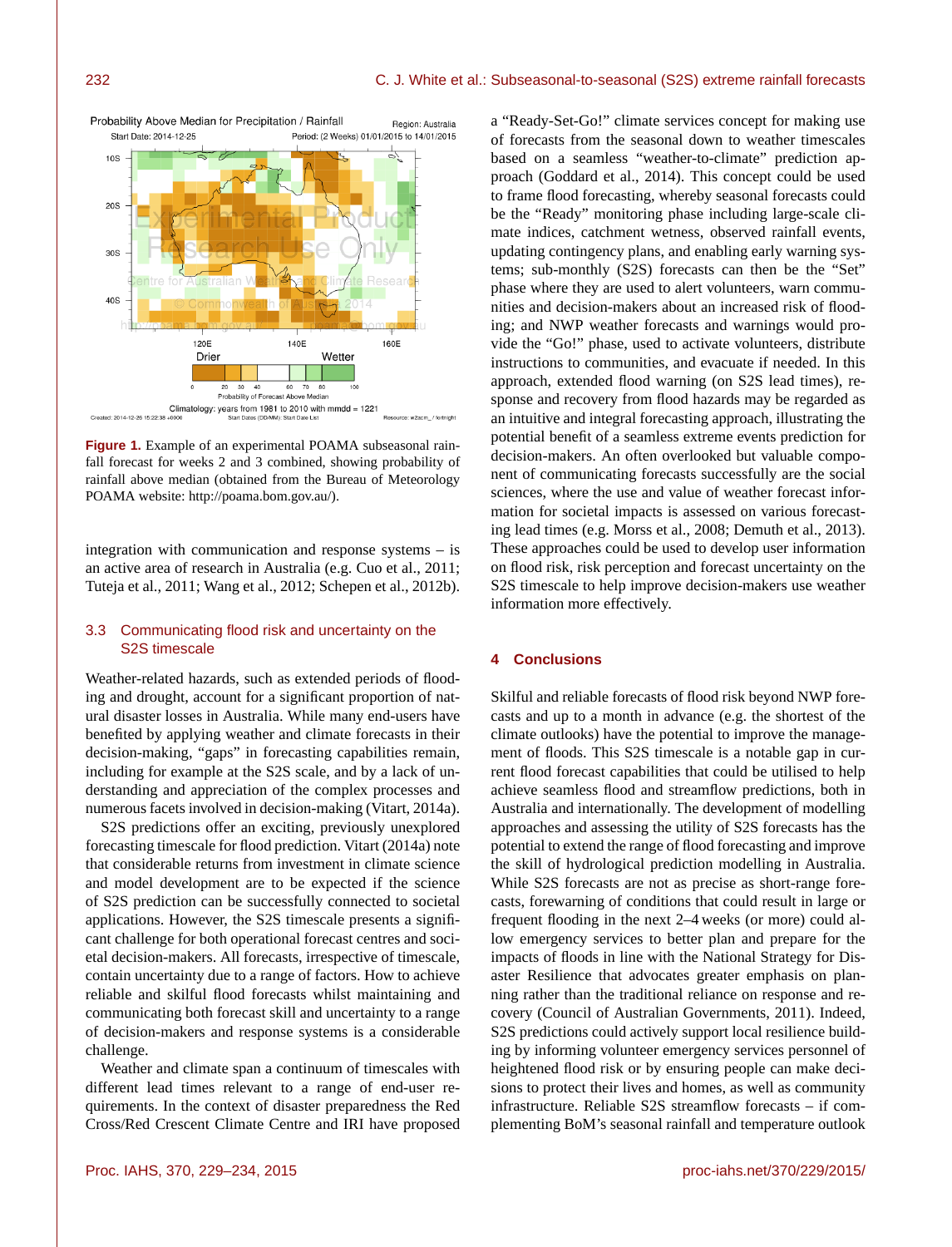services – could also be used to influence and improve water management decision-making capabilities.

It is likely that predictive skill on the S2S timescale will be higher within certain "windows of opportunity" (e.g. Hudson et al., 2011), but exactly what these are or how to anticipate them is still unclear (Vitart, 2014a). Relevant science questions – ranging from sources of predictability, forecasting systems design, forecast verification, to the final integration of these forecasts in user applications and response systems – are all issues that need to be addressed before they can be integrated in extended-range flood predictions. The new S2S database may also hold some limitations, such as the 1.5◦ archiving resolution, the choice of variables available, as well as the unknown potential of multi-model ensembles to improve flood forecasts. Similarly, how to effectively communicate flood risk to a range of decision-makers using forecasts on extended-range timescales that contain a high degree of uncertainty remains a significant challenge. The weather and climate research communities will need to collaborate with end-users to co-develop new focused warnings and forecasts that meet the needs of decision-makers. Notwithstanding the challenges, as flood forecasts improve in accuracy and are integrated with communication and response systems over longer lead times, they can become highly valuable resources for disaster risk reduction and adaptation planning.

**Acknowledgements.** The authors would like to thank A. W. Robertson (IRI) and F. Vitart (ECMWF) for their insightful comments and advice in the preparation of this manuscript.

#### **References**

- Bennett, J. C., Wang, Q. J., Pokhrel, P., and Robertson, D. E.: The challenge of forecasting high streamflows 1–3 months in advance with lagged climate indices in southeast Australia, Nat. Hazards Earth Syst. Sci., 14, 219–233, doi[:10.5194/nhess-14-219-2014,](http://dx.doi.org/10.5194/nhess-14-219-2014) 2014.
- Council of Australian Governments: National Strategy for Disaster Resilience, Council of Australian Governments, Canberra, 2011.
- Cuo, L., Pagano, T. C., and Wang, Q. J.: A review of quantitative precipitation forecasts and their use in short-to medium range streamflow forecasting, J. Hydrometeorol., 12, 713–728, doi[:10.1175/2011JHM1347.1,](http://dx.doi.org/10.1175/2011JHM1347.1) 2011.
- Demuth, J. L., Morss, R. E., Lazo, J. K., and Hilderbrand, D. C.: Improving effectiveness of weather risk communication on the NWS Point-and-Click web page, Weather Forecast., 28, 711– 726, 2013.
- Elliott, J., Catchlove, R., Sooriyakumaran, S., and Thompson, R.: Recent advances in the development of flood forecasting and warning services in Australia, International Conference on Innovation, Advances and Implementation of Flood Forecasting Technology, Tromsø, Norway, 2005, 17–19 October, 2005.
- Goddard, L., Baethgen, W. E., Bhojwani, H., and Robertson, A. W.: The International Research Institute for Climate & Society: why, what and how, Earth Perspect., 1–10, 2014.
- Hudson, D., Alves, O., Hendon, H. H., and Marshall, A. G.: Bridging the gap between weather and seasonal forecasting: intraseasonal forecasting for Australia, Q. J. Roy. Meteorol. Soc., 137, 673–689, 2011.
- Kiem, A. S., Franks, S. W., and Kuczera, G.: Multi-decadal variability of flood risk, Geophys. Res. Lett., 30, 1035, doi[:10.1029/2002GL015992,](http://dx.doi.org/10.1029/2002GL015992) 2003.
- Langford, S., Hendon, H. H., and Lim, E-P.: Assessment of POAMA's predictions of some climate indices for use as predictors of Australian rainfall, CAWCR Technical Report No. 031, 2011.
- Lim, E-P., Hendon, H. H., Anderson, D. L. T., Charles, A., and Alves, O.: Dynamical, statistical-dynamical and multi-model ensemble forecasts of Australian spring season rainfall, Mon. Weather Rev., 139, 958–975, 2011.
- Marshall, A. G., Hudson, D., Hendon, H. H., Pook, M., Alves, O., and Wheeler M. C.: Simulation and prediction of blocking in the Australian region and its influence on intra-seasonal rainfall in POAMA-2, Clim. Dynam., 43, 1915–1937, doi[:10.1007/s00382-](http://dx.doi.org/10.1007/s00382-013-1974-7) [013-1974-7,](http://dx.doi.org/10.1007/s00382-013-1974-7) 2013.
- Morss, R. E., Demuth, J. L., and Lazo, J. K.: Communicating Uncertainty in Weather Forecasts: A Survey of the U.S. Public, Weather Forecast., 23, 974–991, 2008.
- Munro, C.: Review of the Bureau of Meteorology's capacity to respond to future extreme weather and natural disaster events and to provide seasonal forecasting services, Department of the Environment, available at: [http://www.environment.gov.au/resource](http://www.environment.gov.au/resource/review-bureau-meteorologys-extreme-weather-and-seasonal-forecasting-capacity) (last access: 12 January 2015), 2011.
- Piechota, T. C., Chiew, F. H. S., Dracup, J. A., and McMahon, T. A.: Seasonal streamflow forecasting in eastern Australia and the El Niño–Southern Oscillation, Water Resour. Res., 34, 3035–3044, doi[:10.1029/98WR02406,](http://dx.doi.org/10.1029/98WR02406) 1998.
- Risbey, J. S., Pook, M. J., McIntosh, P. C., Wheeler, M. C., and Hendon, H. H.: On the remote drivers of rainfall variability in Australia, Mon. Weather Rev., 137, 3233–3253, 2009.
- Robertson, A. W., Kumar, A., Peña, M., and Vitart, F.: Improving and Promoting Sub-seasonal to Seasonal Prediction, B. Am. Meteorol. Soc., doi[:10.1175/BAMS-D-14-00139.1,](http://dx.doi.org/10.1175/BAMS-D-14-00139.1) in press, 2014.
- Robertson, D. E. and Wang, Q. J.: A Bayesian approach to predictor selection for seasonal streamflow forecasting, J. Hydrometeorol., 13, 155–171, doi[:10.1175/JHM-D-10-05009.1,](http://dx.doi.org/10.1175/JHM-D-10-05009.1) 2012.
- Schepen, A., Wang, Q. J., and Robertson, D. E.: Evidence for using lagged climate indices to forecast Australian seasonal rainfall, J. Climate, 25, 1230–1246, doi[:10.1175/JCLI-D-11-](http://dx.doi.org/10.1175/JCLI-D-11-00156.1) [00156.1,](http://dx.doi.org/10.1175/JCLI-D-11-00156.1) 2012a.
- Schepen, A., Wang, Q. J., and Robertson, D. E.: Combining the strengths of statistical and dynamical modeling approaches for forecasting Australian seasonal rainfall, J. Geophys. Res., 117, D20107, doi[:10.1029/2012JD018011,](http://dx.doi.org/10.1029/2012JD018011) 2012b.
- Sharma, A.: Seasonal to interannual rainfall probabilistic forecasts for improved water supply management: part  $3 - a$  nonparametric probabilistic forecast model, J. Hydrol., 239, 249–258, doi[:10.1016/S0022-1694\(00\)00348-6,](http://dx.doi.org/10.1016/S0022-1694(00)00348-6) 2000.
- Tuteja, N. K., Shin, D., Laugesen, R., Khan, U., Shao, Q., Wang, E., Li, M., Zheng, H., Kuczera, G., Kavetski, D., Evin, G., Thyer, M., MacDonald, A., Chia, T., and Le, B.: Experimental evaluation of the dynamic seasonal streamflow forecasting approach, Technical Report, Bureau of Meteorology, Melbourne, Australia, 2011.